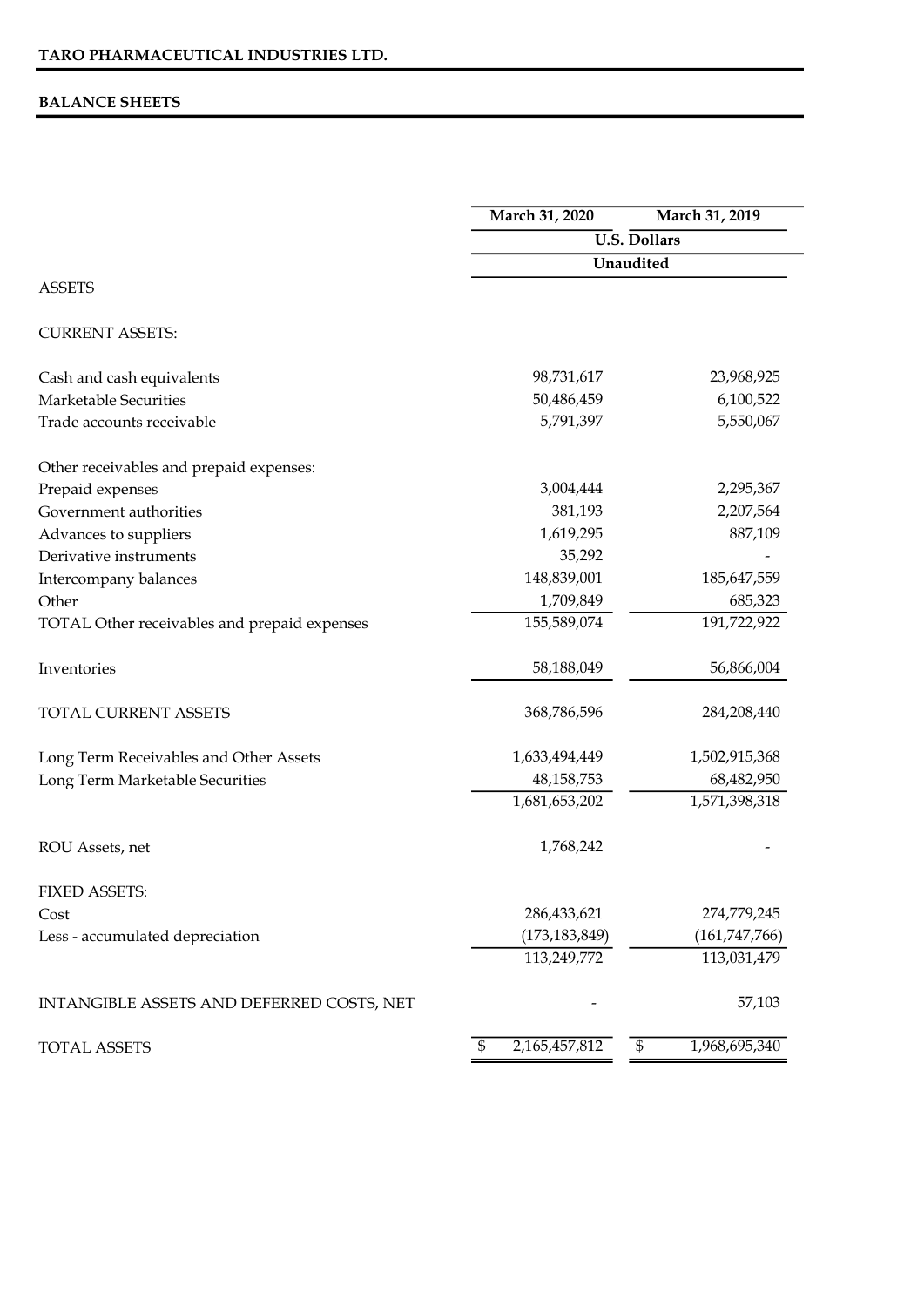## BALANCE SHEETS

|                                            | March 31, 2020         | March 31, 2019      |  |
|--------------------------------------------|------------------------|---------------------|--|
|                                            |                        | <b>U.S. Dollars</b> |  |
|                                            |                        | Unaudited           |  |
| LIABILITIES AND SHAREHOLDERS' EQUITY       |                        |                     |  |
| <b>CURRENT LIABILITIES:</b>                |                        |                     |  |
| Accounts payable:                          |                        |                     |  |
| Trade payables                             | 10,137,540             | 17,726,945          |  |
| Other current liabilities:                 |                        |                     |  |
| Returns reserve                            | 400,201                | 269,544             |  |
| Due to customers                           | 397,700                | 333,479             |  |
| Lease Liability                            | 1,040,928              |                     |  |
| Employees and payroll accruals             | 11,393,640             | 11,773,462          |  |
| Accrued income taxes                       | 22,120,025             | 15,521,212          |  |
| Legal and audit fees                       | 314,213                | 652,170             |  |
| Settlements and loss contingencies         | 961,107                | 1,840,739           |  |
| Accrued expenses                           | 7,053,581              | 5,141,499           |  |
| Derivative instruments                     | 910,126                | 1,651,270           |  |
| Suppliers of property, plant and equipment | 789,869                | 3,682,572           |  |
| Other                                      | 221,640                | 185,372             |  |
| <b>TOTAL Other current liabilities</b>     | 45,603,030             | 41,051,319          |  |
| TOTAL CURRENT LIABILITIES                  | 55,740,570             | 58,778,264          |  |
| LONG-TERM LIABILITIES:                     |                        |                     |  |
| Deferred income taxes                      | 3,395,173              | 2,985,328           |  |
| Derivative instruments                     | 453,389                | 51,186              |  |
| Other long-term liabilities                | 2,005,559              | 1,344,832           |  |
|                                            | 5,854,121              | 4,381,346           |  |
| SHAREHOLDERS' EQUITY                       | 2,103,863,121          | 1,905,535,730       |  |
|                                            | \$<br>2, 165, 457, 812 | \$<br>1,968,695,340 |  |

financial statements

Date of approval of the Daphne Huang Group Vice President, Chief Financial Officer and Chief Accounting Officer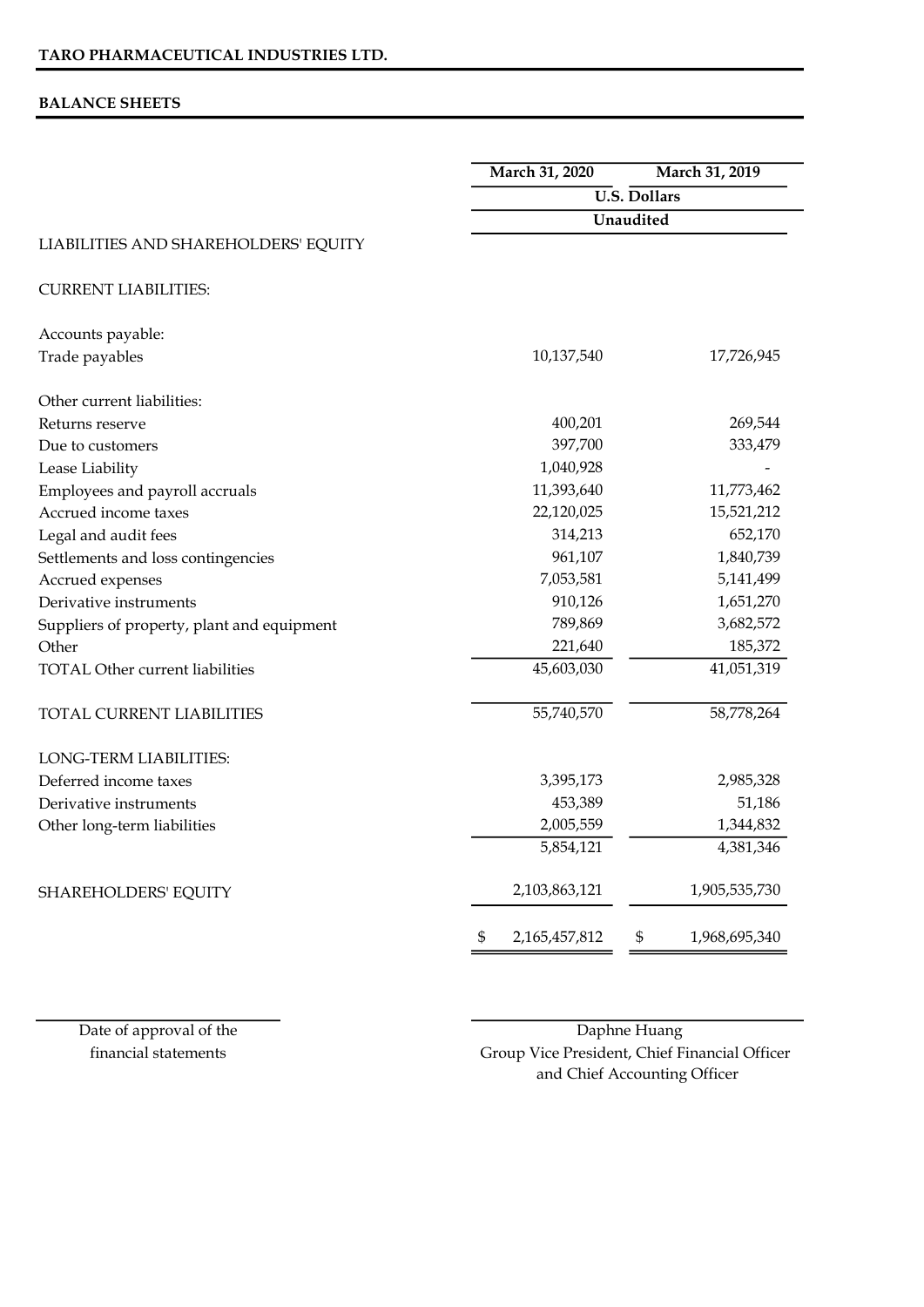## STATEMENTS OF INCOME

|                                                            | For the Year<br>Ended<br>March 31, 2020 | For the Year<br><b>Ended</b><br>March 31, 2019<br><b>U.S. Dollars</b> |             |  |
|------------------------------------------------------------|-----------------------------------------|-----------------------------------------------------------------------|-------------|--|
|                                                            |                                         |                                                                       |             |  |
|                                                            |                                         | Unaudited                                                             |             |  |
| <b>Sales</b>                                               | \$<br>254,344,887                       | $\mathbb{S}$                                                          | 319,483,346 |  |
| Cost of sales                                              | 111,150,985                             |                                                                       | 107,124,119 |  |
| Gross profit                                               | 143,193,902                             |                                                                       | 212,359,227 |  |
| Research and development                                   | 31,405,830                              |                                                                       | 31,704,890  |  |
| Selling and marketing expenses                             | 6,624,269                               |                                                                       | 5,858,882   |  |
| Settlements and loss contingencies                         |                                         |                                                                       | (3,677,635) |  |
| General and administrative expenses                        | 18,568,127                              |                                                                       | 15,662,880  |  |
| Operating income                                           | 86,595,676                              |                                                                       | 162,810,210 |  |
| Financing income, net                                      | 8,181,129                               |                                                                       | 15,670,550  |  |
| Other expenses                                             | (248, 212)                              |                                                                       | (236, 356)  |  |
| Income before taxes on income                              | 94,528,593                              |                                                                       | 178,244,404 |  |
| Taxes on income                                            | 2,113,035                               |                                                                       | 33,047,313  |  |
| Net income for the period before subsidiaries and dividend | 92,415,558                              |                                                                       | 145,197,091 |  |
| Subsidiaries                                               | 151,825,236                             |                                                                       | 136,579,136 |  |
| Net income for the period                                  | \$<br>244,240,794                       | \$                                                                    | 281,776,227 |  |